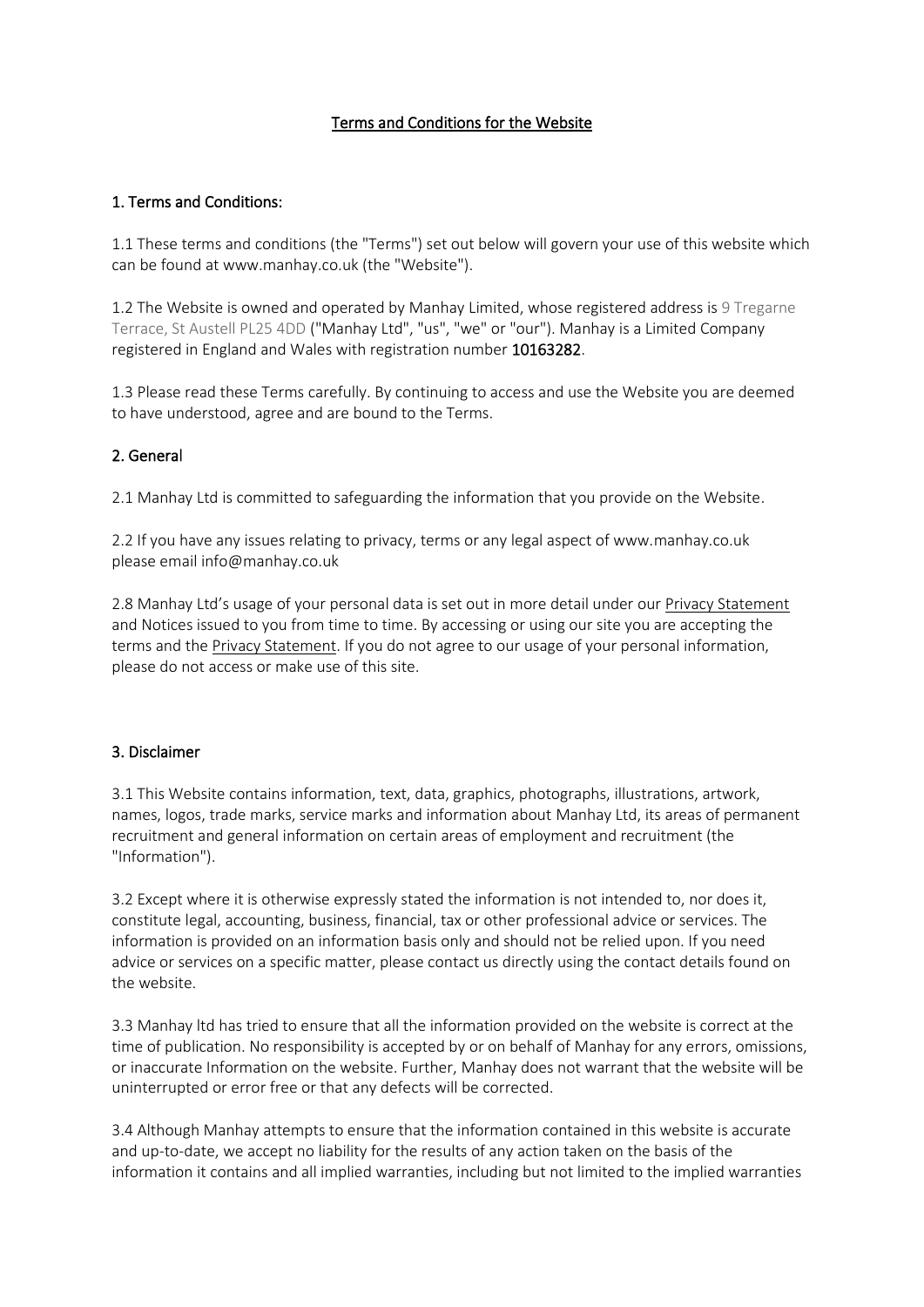of satisfactory quality, fitness for a particular purpose, non-infringement, compatibility, security and accuracy are excluded from these terms to the extent that they may be excluded as a matter of law.

3.5 In no event will Manhay be liable for any loss including, without limitation, indirect or consequential loss, or any damages arising from loss of use, data or profits, whether in contract, tort or otherwise, arising out of or in connection with the use of this website.

# 4. Linking

4.1 Websites or web pages to which this website is linked are for information purposes only and have not been reviewed by Manhay Ltd. We accept no responsibility for the content of such websites or web pages, nor do we accept responsibility for any losses or penalties incurred as a result of your use of any links or reliance on the content of any website to which this site is linked.

### 5. Computer Viruses, Worms and Trojan Horses

5.1 Whilst we use reasonable endeavours to protect this website from computer viruses, worms, and Trojan Horses (the "Destructive Features"), we do not warrant that the website is free from such destructive features and accept no liability for any damage that may result from the transmission of any destructive feature via this website or via any files which are available for you to download from the website.

### 6. Copyright and Reproduction

6.1 Except as is otherwise indicated, Manhay is the owner of the copyright in all the information featured on this website and of all related intellectual property rights, including but not limited to all database rights, trade marks, registered trade marks, service marks and logos.

6.2 You are permitted to download, print, store temporarily, retrieve and display information from the website on a computer screen, print individual pages on paper (but not photocopy them) and store such pages in electronic form on disk (but not on any server or other storage device connected to the network) for your personal use or for internal use within your organisation.

6.3 You are not permitted (except where you have been given express permission to do so) to adapt or modify the information on this website or any part of it and the information or any part of it may not be copied, reproduced, republished, downloaded, posted, broadcast or transmitted in any other way to any third parties for commercial gain.

### 7. Complaints

7.1 Manhay has an internal procedure for dealing with complaints.

### 8. Electronic Commerce (EC Directive) Regulations 2002

8.1 The following information is provided by us to ensure our compliance with the above regulations

8.2 Manhay ltd is registered for VAT with the UK registration number 249854164.

### 9. Changes to the Terms